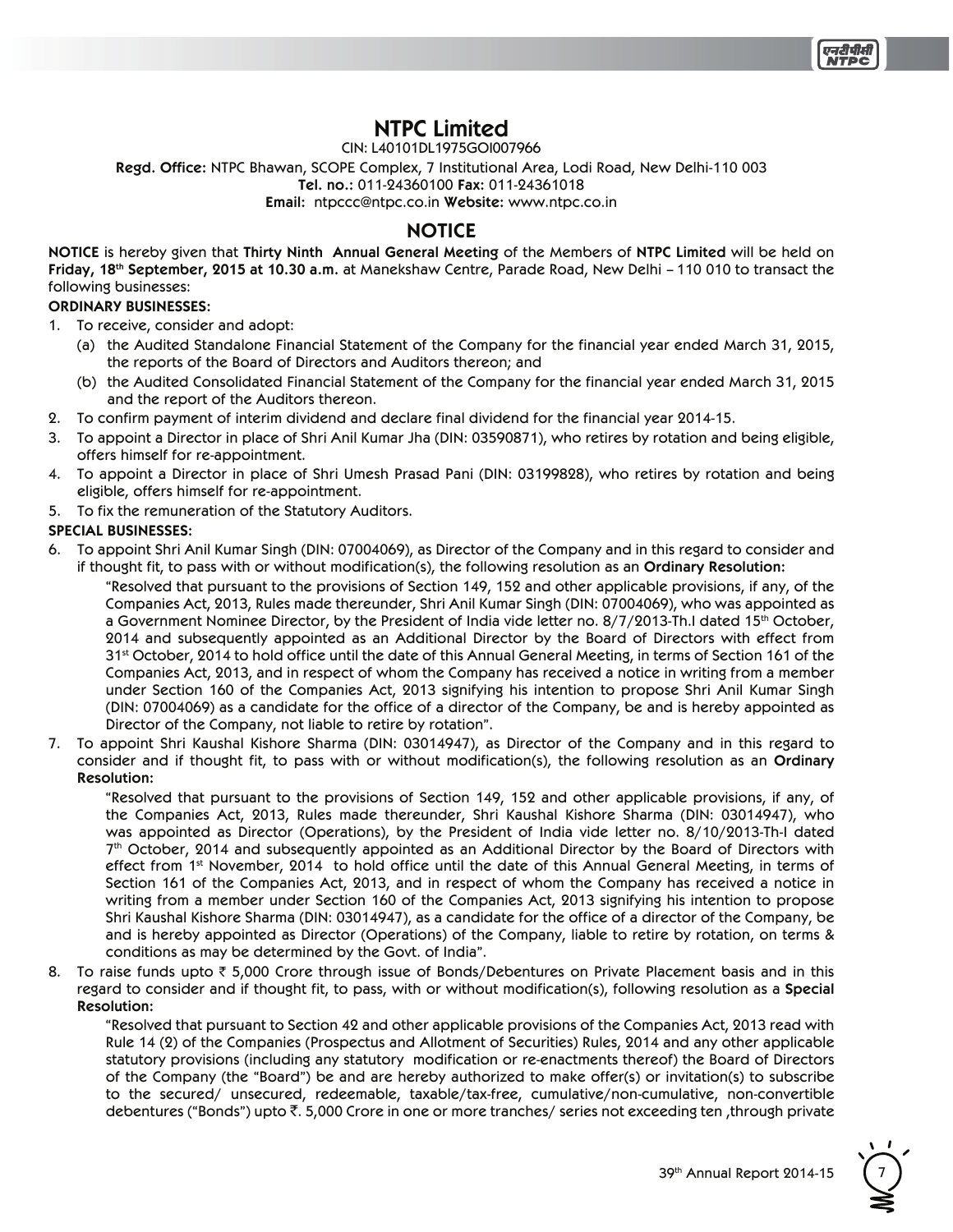placement, in domestic market, during the period commencing from the date of passing of Special Resolution till completion of one year thereof or the date of next Annual General Meeting in the financial year 2016-17 whichever is earlier in conformity with rules, regulations, notifications and enactments as may be applicable from time to time, subject to the total borrowings of the Company approved by the shareholders under Section 180(1) (c) of Companies Act, 2013.

Resolved further that the Board be and is hereby authorized to do or delegate from time to time, all such acts, deeds and things as may be deemed necessary to give effect to private placement of such Bonds including but not limited to determining the face value, issue price, issue size, tenor, timing, amount, security, coupon/interest rate, yield, listing, allotment and other terms and conditions of issue of Bonds as it may, in its absolute discretion, consider necessary".

9. To ratify the remuneration of the Cost Auditors for the financial year 2015-16 and in this regard to consider and if thought fit, to pass, with or without modification(s), the following resolution as an Ordinary Resolution:

"Resolved that pursuant to the provisions of Section 148 and all other applicable provisions of the Companies Act, 2013 and the Companies (Audit and Auditors) Rules, 2014 (including any statutory modification(s) or re-enactment thereof), the Cost Auditors appointed by the Board of Directors of the Company, to conduct the audit of the cost records of the Company for the financial year 2015-16, be paid the remuneration of  $\bar{\tau}$ . 26,60,000/- (Rupee Twenty six lakh sixty thousand only) as set out in the statement annexed to the Notice convening this Meeting.

Resolved further that the Board of Directors of the Company be and is hereby authorised to do all acts and take all such steps as may be necessary, proper or expedient to give effect to this resolution."

10. To approve transactions to be entered into with Associate Company and in this regard to consider and if thought fit, to pass, with or without modification(s), the following resolution as a Special Resolution: -

"Resolved that pursuant to the provisions of Section 188 and applicable provisions of the Companies Act, 2013 read with the rules made thereunder (including any statutory modification(s) or re-enactment thereof for the time being in force) and other Statutory Provisions, rules, regulations etc. as may be applicable, the consent of the Company be and is hereby accorded for entering into the related party transactions by the Company with Utility Powertech Limited (UPL), an Associate Company of NTPC Limited, subject to cumulative ceiling of 2% of the annual turnover of the Company as per the Audited Annual financial Statement of the preceding financial year or  $\bar{\zeta}$ . 1000 Crore whichever is more, in any financial year.

Resolved further that the Board of Directors of the Company and/or a Committee thereof or any other official as may be decided by the Board, be and is hereby, authorized to approve the individual contract(s)/ arrangement(s)/ transaction(s) with the UPL, within the above ceiling and to do and execute all such acts, deeds and things as may be necessary for giving effect to the above resolution".

By order of the Board of Directors

(A.K. Rastogi) **Company Secretary** 

Place: New Delhi Date: 6th August 2015

#### Notes:-

- 1. The relevant explanatory statement pursuant to Section 102 of the Companies Act, 2013, in respect of Special Businesses, as set out above is annexed hereto.
- 2. A member entitled to attend and vote at the meeting is entitled to appoint a proxy to attend and vote instead of himself/ herself and the proxy need not be a member of the company. In order to be effective, the proxy form duly completed should be deposited at the registered office of the company not less than forty eight hours before the scheduled time of the annual general meeting. Blank proxy form is enclosed.

Pursuant to the provisions of Section 105 of the Companies Act, 2013, a person can act as a proxy on behalf of members not exceeding fifty and holding in the aggregate not more than ten percent of the total share capital of the company carrying voting rights. A member holding more than ten percent of the total share capital of the company carrying voting rights may appoint a single person as proxy and such person shall not act as a proxy for any other person or shareholder. Proxies submitted on behalf of limited companies, societies, etc. must be supported by an appropriate resolution / authority, as applicable.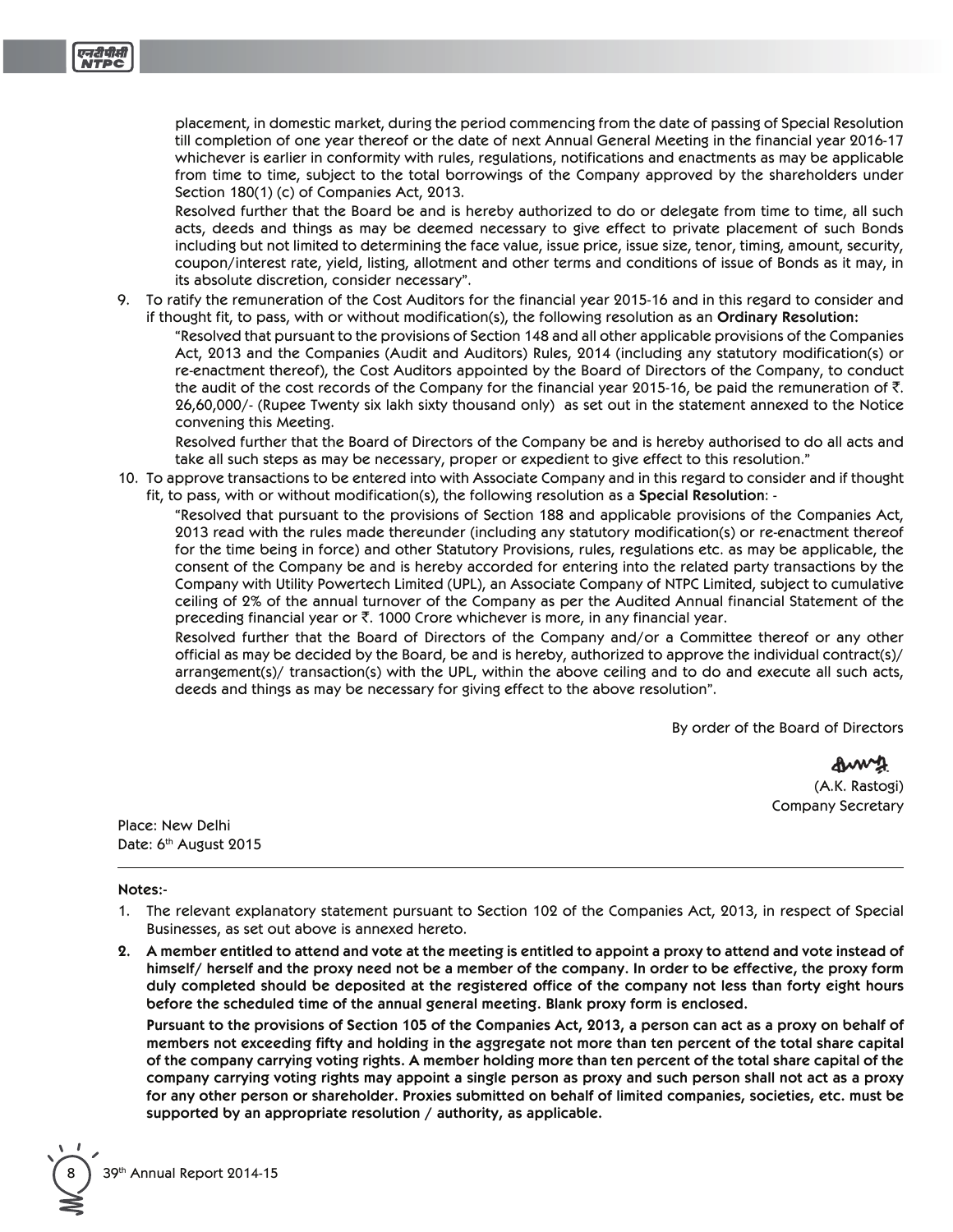- 3. Every member entitled to vote at a meeting of the company or on any resolution to be moved thereat, shall be entitled during the period beginning twenty four hours before the time fixed for the commencement of the meeting and ending with the conclusion of the meeting, to inspect the proxies lodged, at any time during the business hours of the company, provided not less than three days' notice in writing of the intention to inspect is given to the company.
- 4. Corporate Members intending to send their authorized representatives to attend the Meeting are requested to send a certified copy of the Board Resolution authorizing their representative to attend and vote on their behalf at the Meeting.
- 5. In compliance with provisions of Clause 35B of the Listing Agreement as well as Section 108 of the Companies Act, 2013 read with the Companies (Management and Administration) Rules, 2014 (as amended), the Company is offering remote E-voting facility to all the shareholders of the Company in respect of items to be transacted at this Annual General Meeting. User ID and Password are given at the bottom of Proxy form. All members are **requested to read instructions for e-voting, given overleaf of the Proxy Form, carefully before casting their**  e-vote. Once the vote on a resolution is cast by a member, the member shall not be allowed to change it subsequently. Further, the members who have cast their vote electronically shall not be allowed to vote again at the Meeting. Members who have not voted electronically can cast their vote at the meeting through ballot papers.
- 6. Brief resume of the Directors seeking appointment or re-appointment, as required under Clause 49 of the Listing Agreement, is annexed hereto and forms part of the Notice.
- 7. Members are requested to:
	- i. note that copies of Annual Report will not be distributed at the Annual General Meeting.
	- ii. bring their copies of Annual Report, Notice and Attendance Slip duly completed and signed at the meeting
	- iii. note that the attendance slip/ proxy form should be signed as per the specimen signature registered with the Karvy Computershare Private Limited, Registrar & Transfer Agent (RTA)/ Depository Participant (DP).
	- iv. deliver duly completed and signed Attendance Slip at the entrance of the meeting venue as entry to the Hall will be strictly on the basis of the entry slip available at the counters at the venue to be exchanged with the attendance slip.
	- v. note that in case of joint holders attending the meeting, only such joint holder who is higher in the order of names will be entitled to vote.
	- vi. quote their Folio / Client ID & DP ID Nos. in all correspondences.
	- vii. note that due to strict security reasons mobile phones, briefcases, eatables and other belongings will not be allowed inside the Auditorium.
	- viii. note that no gifts/coupons will be distributed at the Annual General Meeting.
- 8. The Board of Directors, in its meeting held on January 30, 2015, had declared an interim dividend  $@$  7.5%  $(3, 0.75)$  per share) on the paid-up equity share capital of the company which was paid on February 13, 2015. Members who have not encashed or not received their dividend warrants may approach RTA of the Company for revalidating the warrants or for obtaining duplicate warrants.
- 9. The Register of Members and Share Transfer Books of the Company will remain closed from September 7, 2015 to September 18, 2015 (both days inclusive). The Board of Directors, in its Meeting held on May 29, 2015, has recommended a final dividend @ 17.5% ( $\bar{\tau}$  1.75 per share) on the paid-up equity share capital of the company. The final dividend on equity shares, as recommended by the Board of Directors, subject to the provisions of the Companies Act, 2013, if declared at the Annual General Meeting, will be paid on September 30, 2015 to the Members whose names appear on the Company's Register of Members on September 18, 2015 in respect of physical shares. In respect of dematerialized shares, the dividend will be payable to the "beneficial owners" of the shares whose names appear in the Statement of Beneficial Ownership furnished by National Securities Depository Limited and Central Depository Services (India) Limited as at the close of business hours on September 4, 2015.
- 10. Pursuant to the provisions of Section 205A(5) and 205C of the Companies Act, 1956, the Company has transferred the unpaid or unclaimed final dividend for the financial year 2006-07 and interim dividend for the financial year 2007-08, on due dates, to the Investor Education and Protection Fund (IEPF) established by the Central Government. Pursuant to the provisions of Investor Education and Protection Fund (Uploading of information regarding unpaid and unclaimed amounts lying with companies) Rules, 2012, the Company has uploaded the details of unpaid and unclaimed amounts lying with the Company as on August 27, 2014 (date of last Annual General Meeting) on the website of the Company (www.ntpc.co.in) and also on the website of the Ministry of Corporate Affairs.

39th Annual Report 2014-15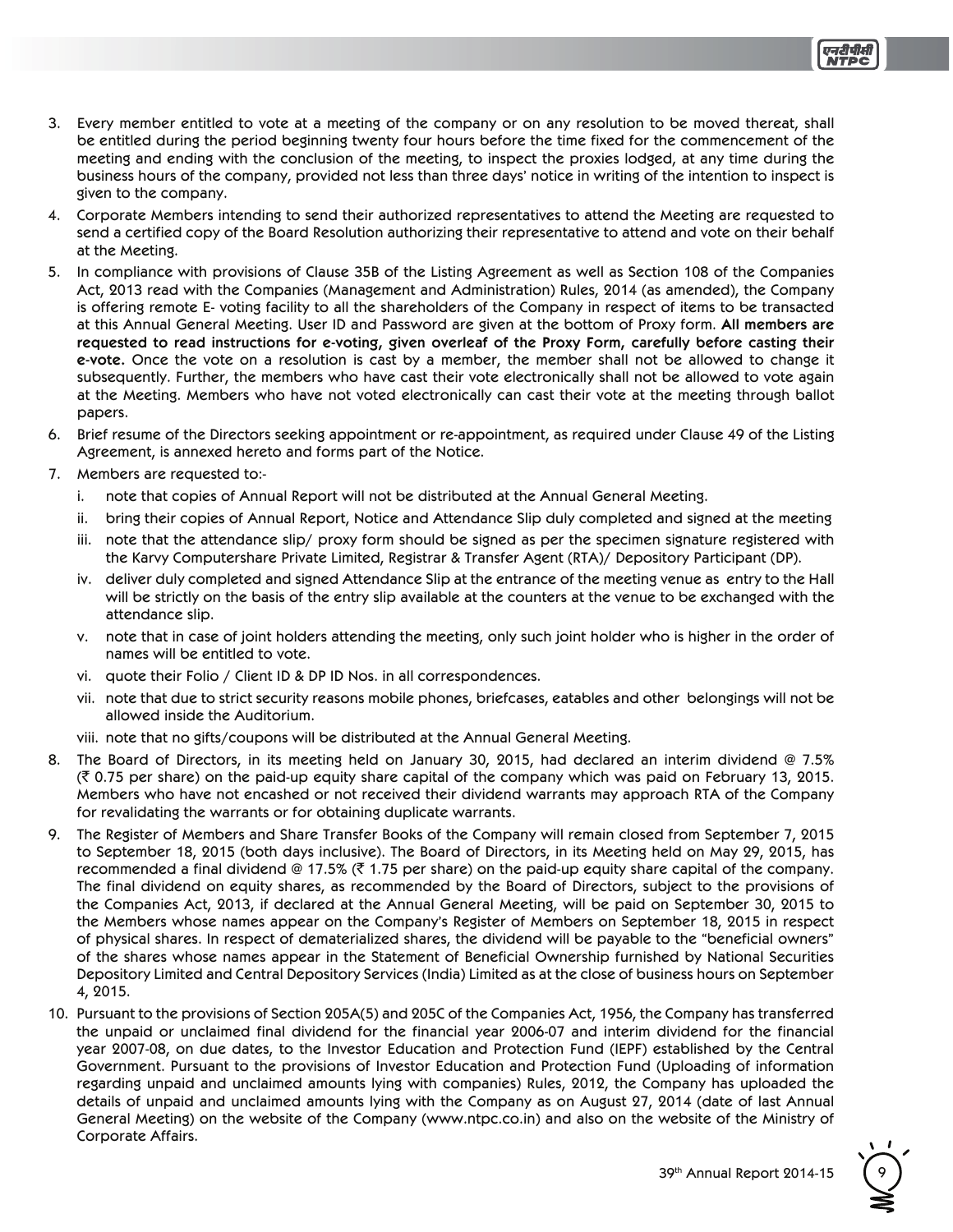Unpaid and unclaimed final dividend for the financial year 2007-08 and interim dividend for the financial year 2008-09 will be due for transfer to the Investor Education and Protection Fund of the Central Government on or before 16<sup>th</sup> November, 2015 & 26<sup>th</sup> March 2016 respectively pursuant to the provisions of Section 205A of the Companies Act, 1956 (or Section 124 of the Companies Act, 2013, once notified).

- 11. Members, who have not registered their National Electronic Clearing Service (NECS) Mandate, are requested to send their NECS Mandate Form to the Registrar / Investor Service Department of the Company or to their DP, as the case may be. For any change in bank particulars due to banker having migrated their operations to core banking solutions, Members are requested to register a fresh NECS Mandate with the revised bank particulars.
- 12. Members holding shares in multiple folios in physical mode are requested to apply for consolidation to the Company or its RTA alongwith relevant Share Certificates.
- 13. The Securities and Exchange Board of India (SEBI) has mandated the submission of Permanent Account Number (PAN) by every participant in securities market. Members holding shares in electronic form are, therefore requested to submit PAN to their DP with whom they are maintaining their demat accounts. It has also made mandatory for the transferee(s) to furnish a copy of PAN card to the Company/RTAs for registration of transfers and for securities market transactions and off-market/ private transactions involving transfer of shares of listed companies in physical form. Accordingly, members holding shares in physical mode should attach a copy of their PAN Card for every transfer request sent to the Company / RTA.
- 14. Members, holding shares in physical form, may avail of the facility of nomination in terms of Section 72 of the Companies Act, 2013 by nominating in the Form-SH 13 as prescribed in the Companies (Share Capital & Debentures) Rule, 2014, any person to whom their shares in the Company shall vest on occurrence of event stated in the Form. Those holding shares in physical form may obtain from and send Form-SH 13 in duplicate to RTA of the Company. In case of shares held in dematerialized form, the nomination has to be lodged with the respective DP.
- 15. Members are requested to notify immediately any change of address:
	- to their DP in respect of shares held in dematerialized form, and
	- ii. to the Company at its Registered Office or to its RTA in respect of their physical shares, if any, quoting their folio number.
- **Members who have not registered their e-mail addresses so far or who want to update their e-mail address, are requested to approach their respective DP (for electronic holding) or with RTA/ Company (for physical holding), for receiving all communication including Annual Report, Notices, Circulars, NECS intimation etc. from the Company electronically.**
- 17. Members desirous of getting any information on any items of business to be transacted at this Meeting are requested to address their queries to Smt. Sangeeta Bhatia, General Manager (Finance) and Chief Investor Relation Officer of the Company at the registered office of the company at least ten days prior to the date of the Annual General meeting, so that the information required can be made readily available at the meeting.
- 18. Annual listing fee for the year 2015-16 has been paid to all Stock Exchanges wherein shares of the Company are listed. The Annual Custodian Fee for the year 2015-16 is yet to be demanded by the Depositories i.e. Central Depository Services (India) Limited and National Securities Depository Limited.
- 19. Pursuant to Section 139 of the Companies Act, 2013, the Auditors of a Government Company are to be appointed or re-appointed by the Comptroller and Auditor General of India (C&AG) and in pursuance of Section 142 of the Companies Act, 2013, their remuneration is to be fixed by the Company in the Annual General Meeting or in such manner as the Company in general meeting may determine. The Members of the Company, in 38<sup>th</sup> Annual General Meeting held on August 27, 2014, authorised the Board of Directors to fix the remuneration of Statutory Auditors for the financial year 2014-15. Accordingly, the Board of Directors has fixed audit fee of  $\bar{\tau}$  1,11,74,625/- (Rupees one crore eleven lakh seventy four thousand six hundred and twenty five only) for the Statutory Auditors for the financial year 2014-15 in addition to applicable service tax, education cess and reimbursement of actual traveling and out-of-pocket expenses for visits to accounting units. The Statutory Auditors of the Company for the year 2015-16 have been appointed by the C&AG. Accordingly, the Members may authorise the Board to fix an appropriate remuneration of Statutory Auditors as may be deemed fit by the Board for the year 2015-16.
- 20. None of the Directors of the Company is in any way related with each other.
- 21. All documents referred to in the notice are open for inspection at the registered office of the Company on all working days (barring Saturday and Sunday) between 11.00 a.m. to 1.00 p.m. prior to the Annual General Meeting.
- 22. Route map to the venue of the Annual General Meeting is enclosed.

39th Annual Report 2014-15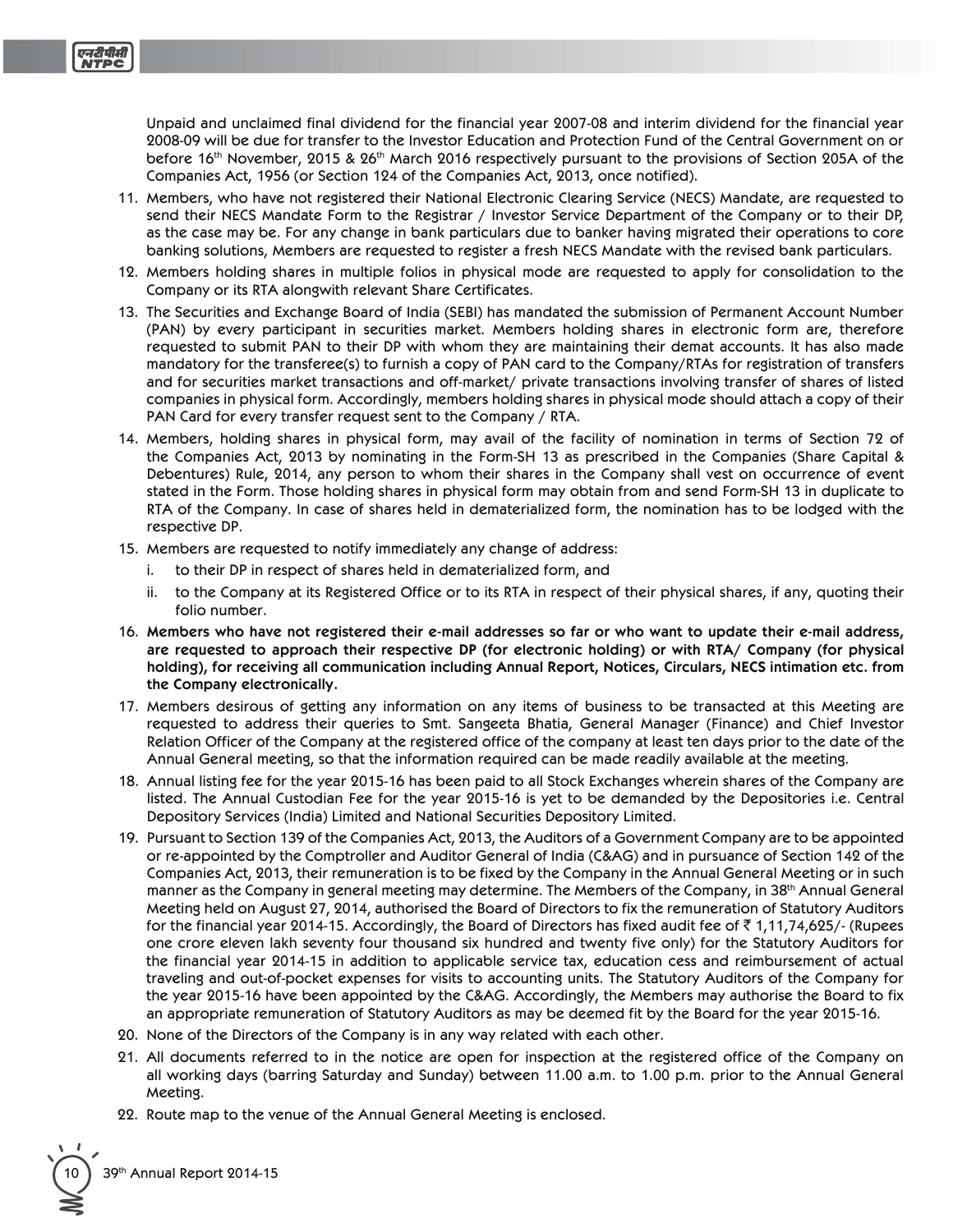### **EXPLANATORY STATEMENT**

#### **Item No. 6**

Shri Anil Kumar Singh (DIN: 07004069) was appointed as Government Nominee Director of the Company by the President of India vide letter no. 8/7/2013-Th.I dated 15<sup>th</sup> October, 2014 and was accordingly appointed as an Additional Director w.e.f 31<sup>st</sup> October, 2014 to hold office upto the date of this Annual General Meeting. The Company has received a notice in writing from a member pursuant to the provisions of Section 160 of the Companies Act, 2013 signifying his intention to propose Shri Anil Kumar Singh for the office of Director (Government Nominee). Shri Anil Kumar Singh, if appointed, shall not be liable to retire by rotation.

Shri Anil Kumar Singh is not disqualified from being appointed as a Director in terms of Section 164 of the Companies Act. 2013.

His brief resume, inter-alia, giving nature of expertise in specific functional area, shareholding in the company, other Directorships, Membership/ Chairmanship of Committees and other particulars are provided elsewhere which forms part of this notice.

None of the Directors or Key Managerial Personnel of the Company or their relatives except Shri Anil Kumar Singh, is in any way, concerned or interested, financially or otherwise, in the resolution.

The Board recommends the resolution for your approval.

#### **Item No.7**

Shri Kaushal Kishore Sharma (DIN: 03014947), was appointed as Director (Operations) of the Company by the President of India vide letter No. 8/10/2013-Th-I dated  $7<sup>th</sup>$  October, 2014 issued by Ministry of Power for a period of five years or till the date of superannuation, whichever is earlier, and was accordingly appointed as an Additional Director w.e.f 1<sup>st</sup> November, 2014 to hold office upto this Annual General Meeting. The Company has received a notice in writing from a member pursuant to the provisions of Section 160 of the Companies Act, 2013, signifying his intention to propose Shri Kaushal Kishore Sharma for the office of Director (Operations). Shri Kaushal Kishore Sharma, if appointed, will be liable to retire by rotation. The terms and conditions regulating the appointment of Shri Kaushal Kishore Sharma, Director (Operations) is to be determined by the Government of India.

Shri Kaushal Kishore Sharma is not disqualified from being appointed as a Director in terms of Section 164 of the Companies Act, 2013.

His brief resume, inter-alia, giving nature of expertise in specific functional area, shareholding in the company, other Directorships, Membership/ Chairmanship of Committees and other particulars are provided elsewhere which forms part of this notice.

None of the Directors, Key Managerial Personnel of the Company or their relatives except Shri Kaushal Kishore Sharma, is in any way, concerned or interested, financially or otherwise, in the resolution.

The Board recommends the resolution for your approval.

#### **Item No. 8**

The Company is the largest power producer in India with installed capacity of 38,202 MW (standalone) as on 31<sup>st</sup> March 2015. The projects of the Company are to be financed by debt & equity in the ratio of 70:30. Major portion of capital expenditure requirement of the Company has to be funded by debt. The Company borrows in the form of non-convertible bonds/ debentures, rupee term loans from banks and financial institutions, foreign currency borrowings, foreign currency bonds etc. The non-convertible bonds/ debentures are raised by the Company under public issue route or through private placement basis.

As per Section 42 of Companies Act, 2013 read with rule 14(2) of the Companies (Prospectus and Allotment of Securities) Rules, 2014, a Company shall not make a Private Placement of its securities unless the proposed offer of securities or invitation to subscribe to securities has been previously approved by the Shareholders of the Company by a Special Resolution for each of the offers or invitations. However, in case of offer or invitation for "non convertible debentures", it shall be sufficient, if the Company passes a previous Special Resolution only once in a year for all the offers or invitations for such debentures during the year.

In view of the above, approval of the Shareholders of the Company is being sought to authorize the Board of Directors to make offer(s) or invitation(s) to subscribe to the secured/ unsecured, redeemable, taxable/tax-free, cumulative/non-cumulative, non-convertible debentures ("Bonds") upto  $\bar{\tau}$  5,000 Crore in one or more tranches/ series not exceeding ten through private placement, in domestic market during the period commencing from the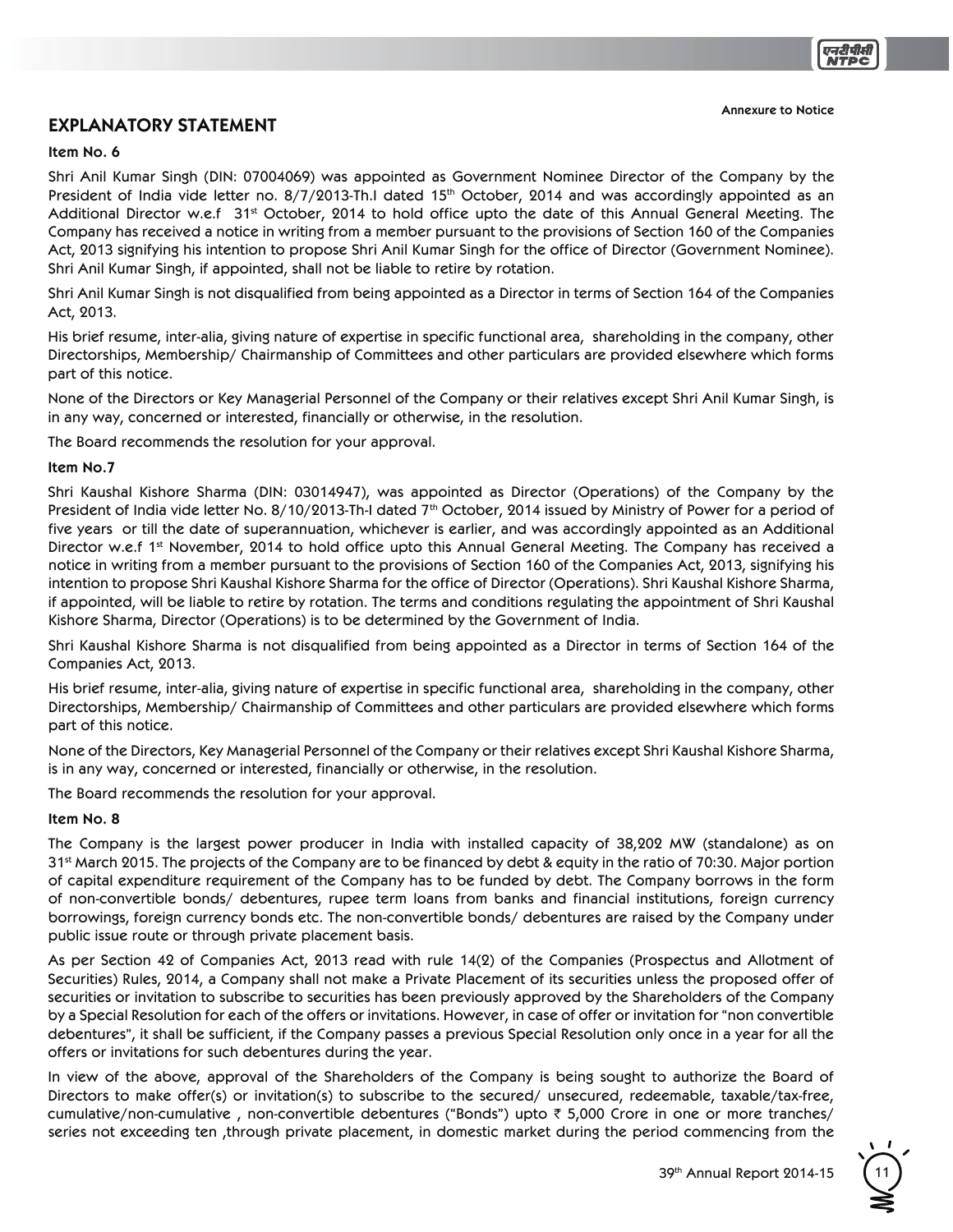

date of passing of Special Resolution till completion of one year thereof or the date of next Annual General Meeting in the financial year 2016-17 whichever is earlier, subject to ceiling approved by the shareholders under Section 180(1)(c) of Companies Act 2013.

The Board of Directors of the Company in its Meeting held on 30<sup>th</sup> July, 2015 has approved the proposal and recommends the passing of the proposed Special Resolution.

The Directors or key managerial personnel or their relatives do not have concern or interest, financial or otherwise, in passing of the said Special Resolution, except to the extent of their shareholding in the Company.

#### Item No. 9

Based on recommendation of Audit Committee, the Board of Directors in its meeting held on 30<sup>th</sup> July, 2015 has approved the names of the six cost accountant firms for appointment. The work was assigned to Cost Auditors and total fee of ₹ 26,60,000/- is payable for cost audit for the Financial year 2015-16. The fee structure for cost audit is broadly based on station capacity and number of stations. The reimbursement of out of pocket expenses applicable statutory taxes/levies shall be in addition to fees. The names of cost auditors are as under:

| SI. No. | <b>Name of Cost Auditors</b>              |  |  |
|---------|-------------------------------------------|--|--|
|         | M/s Bandyopadhyaya Bhaumik & Co., Kolkata |  |  |
|         | M/s S. Dhal & Co., Bhubaneshwar           |  |  |
|         | M/s Musib & Co., Mumbai                   |  |  |
|         | M/s Narasimha Murthy & Co., Hyderabad     |  |  |
|         | M/s Sanjay Gupta & Associates, New Delhi  |  |  |
| O       | M/s R.J.Goel & Co., Delhi                 |  |  |

As per Rule 14 of Companies (Audit and Auditors) Rules, 2014 read with Section 148(3) of the Companies Act, 2013, the remuneration recommended by the Audit Committee shall be considered and approved by the Board of Directors and ratified subsequently by the shareholders.

Accordingly, members are requested to ratify the remuneration payable to the Cost Auditors for the financial year 2015-16.

None of the Directors or Key Managerial Personnel of the Company or their relatives is in any way, concerned or interested, financially or otherwise, in the resolution.

The Board recommends the resolution for your approval.

#### Item No. 10

As per provisions of Section 188 of the Companies Act, 2013 read with Rule 15 of the Companies (Meetings of Board and its Powers) Rules, 2014, except with the approval of the Shareholders by way of special resolution, Company shall not enter into any transaction with any Related Party for availing or rendering of any service exceeding 10% of the turnover of the company or  $\bar{\tau}$  50 crore, whichever is lower.

In context of your Company, term 'Related party', inter-alia includes the subsidiaries and associate companies of NTPC. As per the MCA notification number GSR 463 (E) dated 5<sup>th</sup> June 2015, transaction between two Government Companies are exempted from the provisions of the Section 188 of the Act. The same exemptions are also available under the Listing Agreement. As subsidiaries of NTPC are also Government Company within the meaning of Section 2(45) of the Act, no approval is required in respect to Related Party Transaction(s) with Subsidiaries.

Your Company is assigning jobs on contract basis, for sundry works in the plants/stations/offices to Utility Powertech Company Limited (UPL), a 50:50 Joint Venture between NTPC and Reliance Infrastructure Limited. UPL inter-alia undertakes jobs such as overhauling, repair, refurbishment of various mechanical and electrical equipments of Power Stations. In this regard Company is entering into Power Station Maintenance Agreement with UPL from time to time. The rates are fixed on cost plus basis after mutual discussion and after taking in to account the prevailing market conditions.

As per the requirement of Section 188 of the Companies Act, 2013, the company proposes to seek approval of the Shareholders by way of special resolution for entering into transaction/agreement with UPL subject to ceiling of 2% of the annual turnover of the Company as per the Audited Annual Financial Statement of the preceding financial year or ₹1000 Crore whichever is more, in any financial year.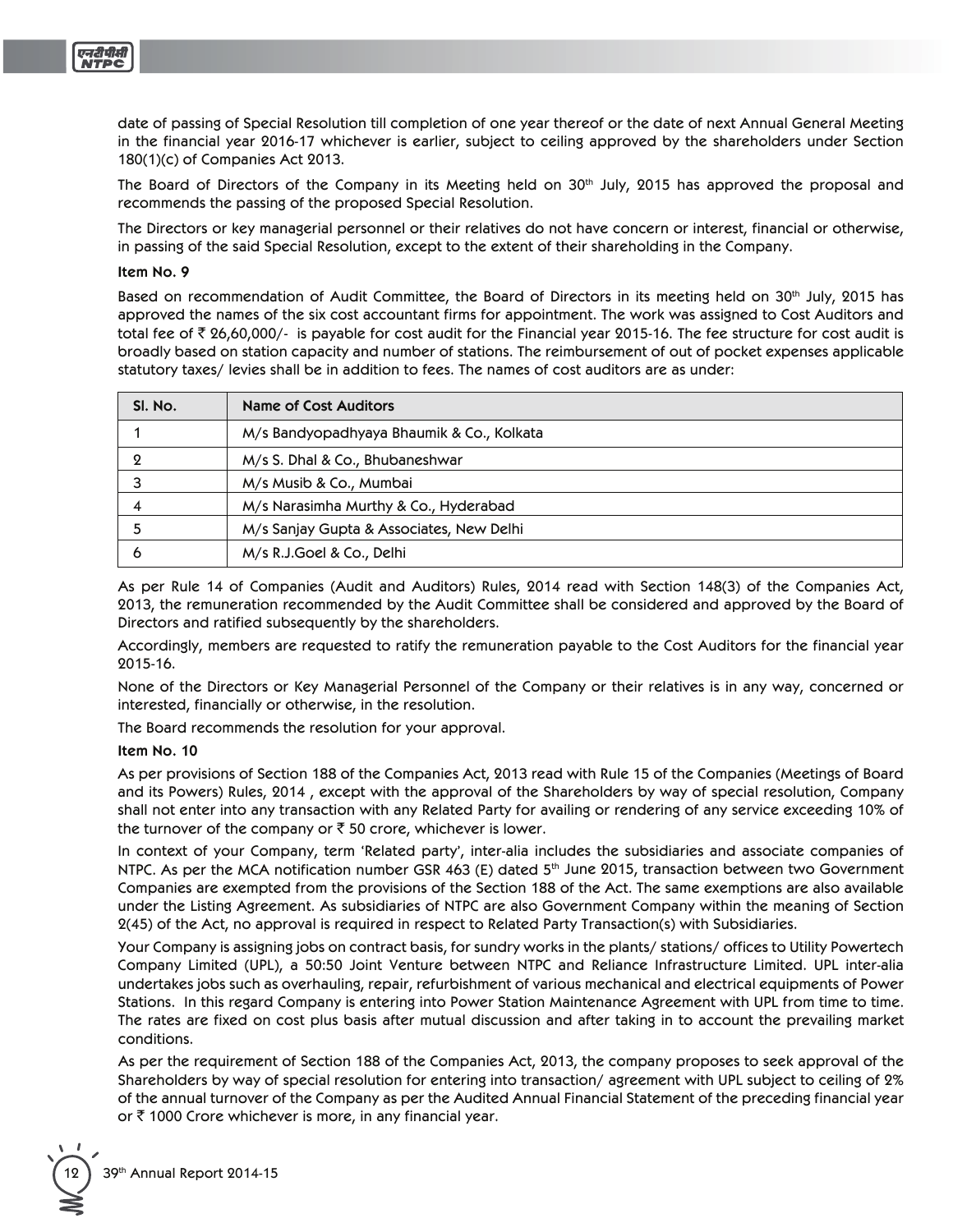

The particulars of the transaction pursuant to the provisions of Section 188 and Rule 15 of the Companies (Meetings of Board and its Powers) Rules, 2014 are as under:

| Name of the<br><b>Related Party</b>   | Nature of<br>relationship | Nature of Transaction(s)                     | <b>Estimated Amount of</b><br>the Contract in any<br>financial year | Director or Key Managerial<br>Person who is related                              |
|---------------------------------------|---------------------------|----------------------------------------------|---------------------------------------------------------------------|----------------------------------------------------------------------------------|
| Utility<br>Powertech<br>Limited (UPL) | Associate<br>Company      | Hiring of works/services<br>of sundry nature | ₹1000 Crore approx.                                                 | None of Directors of NTPC<br>or Key Managerial Persons<br>are interested in UPL. |

It may also be noted that in exercise of powers conferred under the Article of Association/Joint Venture Agreement of UPL, your Company has been nominating Directors on the Board of UPL and the Directors nominated by the Company holds their position in their official capacity as employee of NTPC. Directors nominated by the Company cease to hold the Directorship after cessation from the services of the Company. Further, the person nominated by the NTPC is not receiving any remuneration, commission or sitting fee from UPL and thus, the Directors nominated by NTPC on the Board of UPL are only having official interest in UPL.

In view of above, approval of shareholders are sought for entering in to Power Station Maintenance Agreement with UPL subject to ceiling of 2% of the annual turnover of the Company as per the Audited Annual Financial Statement of the preceding financial year or  $\bar{\tau}$ . 1000 Crore, whichever is more, in any financial year.

None of the Directors or Key Managerial Personnel of the Company or their relatives is in any way, concerned or interested, financially or otherwise except to the extent of their shareholding in the Company.

The Board of Directors of the Company recommends the passing of the proposed Special Resolution.

By order of the Board of Directors

&w∿\$

(A.K. Rastogi) **Company Secretary** 

Place: New Delhi Date: 6<sup>th</sup> August, 2015